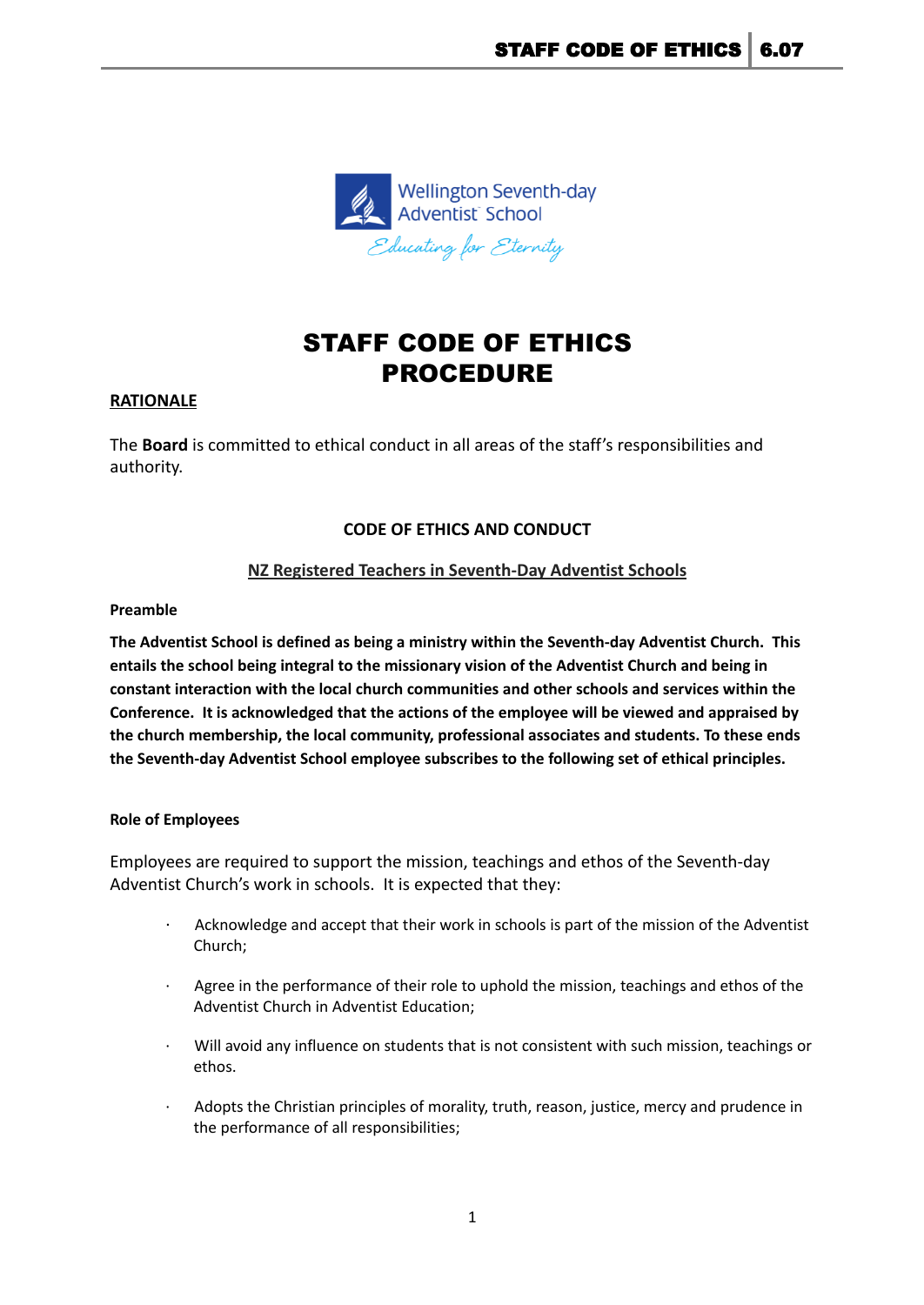It is acknowledged that Employers specify and may continue to specify other expectations and requirements in respect of the above in contracts of employment, Code of Conduct, Collective Agreement, policies or procedures.

Teachers registered to practice in New Zealand are committed to the attainment of the highest standards of professional service in the promotion of learning by those they teach, mindful of the learner's ability, cultural background, gender, age or stage of development.

This complex professional task is undertaken in collaboration with colleagues, learners, parents/guardians and family/whānau, as well as with members of the wider community, such as the Seventh-day Adventist Church.

The professional interactions of teachers are governed by four fundamental principles:

- Autonomy to treat people with rights that are to be honoured and defended,
- · **Justice** to share power and prevent the abuse of power,
- · **Responsible care** to do good and minimise harm to others,
- · **Truth** to be honest with others and self.

Application of the Code of Ethics and Conduct shall also take account of the requirements of the law as well as the obligation of teachers to honour the Treaty of Waitangi by paying particular attention to the rights and aspirations of Māori as tangata whenua.

#### **1. Commitment to God**

In fulfillment of their obligations to the personal profession of faith, the Seventh-day Adventist School employee:

- a) Go, "Teach!" Christ charged His first disciples. Since the beginning of Christianity, education has been one of the most important missions of the church. Its success depends upon the professional competence, quality, and above all, the commitment of the teacher to God;
- b) Recognises and accepts the daily need to continue to grow in faith, hope and love of Christ;

#### **2. Commitment to the Seventh-day Adventist Church**

In fulfillment of their obligations to the mission of the church, the Seventh-day Adventist School employee:

- a) Promotes a global view of the Church and its mission;
- b) Striving, through teaching and example, to develop students' understanding, acceptance of and adherence to Seventh-day Adventist teachings, values and practices;
- c) Accepting, supporting and promoting the philosophy of Adventist Education within the mission of the Church in an atmosphere of truth, mutual respect, loyalty, integrity and truthfulness;
- d) Uses the privileges of academic freedom responsibly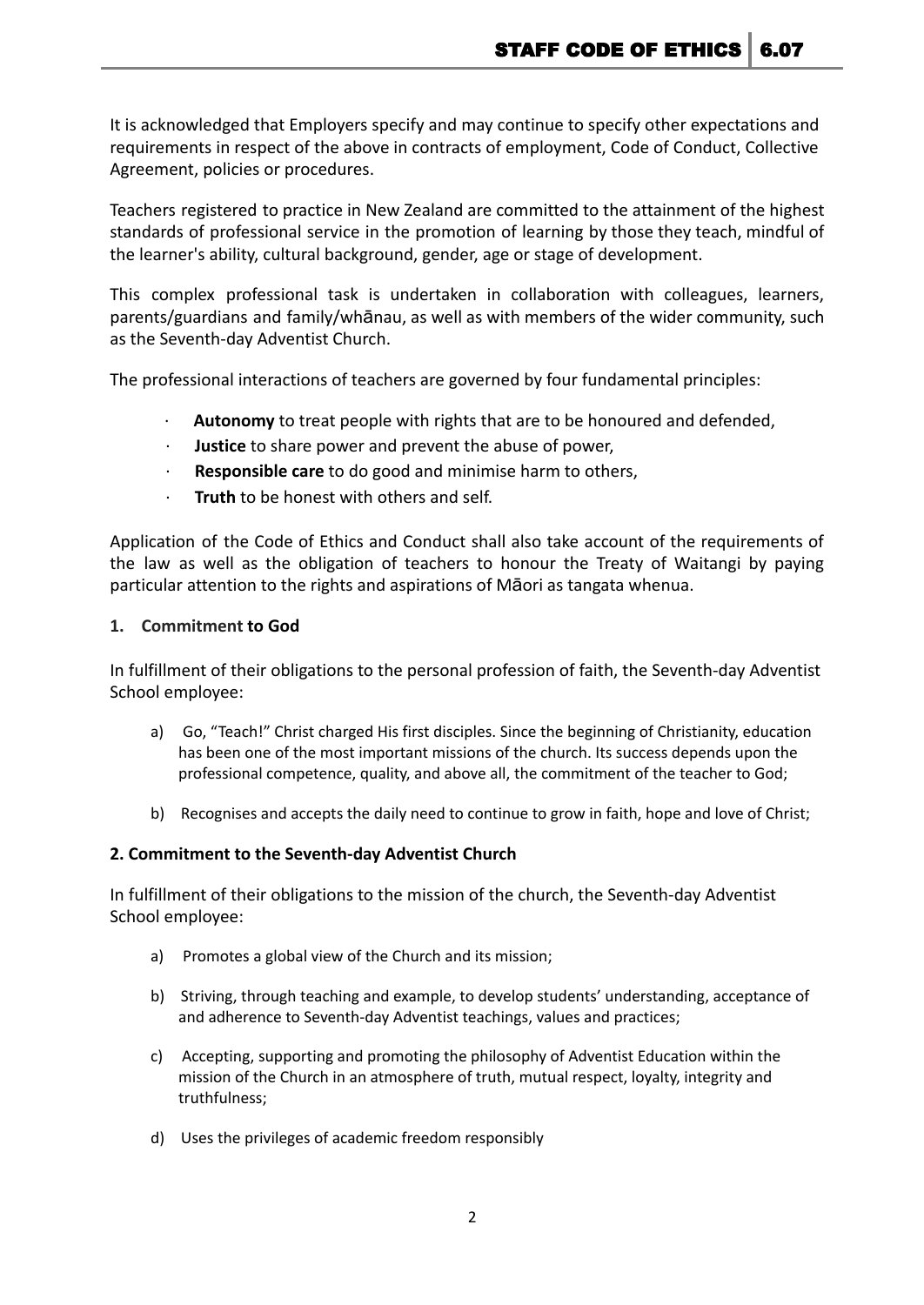## **3. Commitment to learners**

The primary professional obligation of registered teachers is to those they teach. Teachers nurture the capacities of all learners to think and act with developing independence, and strive to encourage an informed appreciation of the fundamental values of a democratic society.

In fulfillment of their obligations to the learner, the Seventh-day Adventist School employee will strive to:

a) Recognises Christ as the focal point of the curriculum and of every activity in the school and demonstrates this connection in a focused daily prayer and devotional life

b) Develop and maintain professional relationships with learners based upon the best interests of those learners,

c) Base their professional practice on continuous professional learning, the best knowledge available about curriculum content and pedagogy, together with their knowledge about those they teach,

d) Present subject matter from an informed and balanced viewpoint,

e) Encourage learners to think critically about significant social issues,

f) Cater for the varied learning needs of diverse learners,

g) Promote the physical, emotional, social, intellectual and spiritual wellbeing of learners,

h) Protect the confidentiality of information about learners obtained in the course of professional service, consistent with legal requirements.

i) Help students see the relevance of a Christian Value System in their daily lives

#### **4. Commitment to parents/guardians and family/whānau**

Teachers recognise that they work in collaboration with the parents/guardians and family/whānau of learners, encouraging their active involvement in the education of their children. They acknowledge the rights of caregivers to consultation on the welfare and progress of their children and respect lawful parental authority, although professional decisions must always be weighted towards what is judged to be the best interests of learners.

In relation to parents/guardians, and the family/whānau of learners, the Seventh-day Adventist School employee will strive to:

a) Involve them in decision-making about the care and education of their children,

b) Establish open, honest and respectful relationships,

c) Respect their privacy,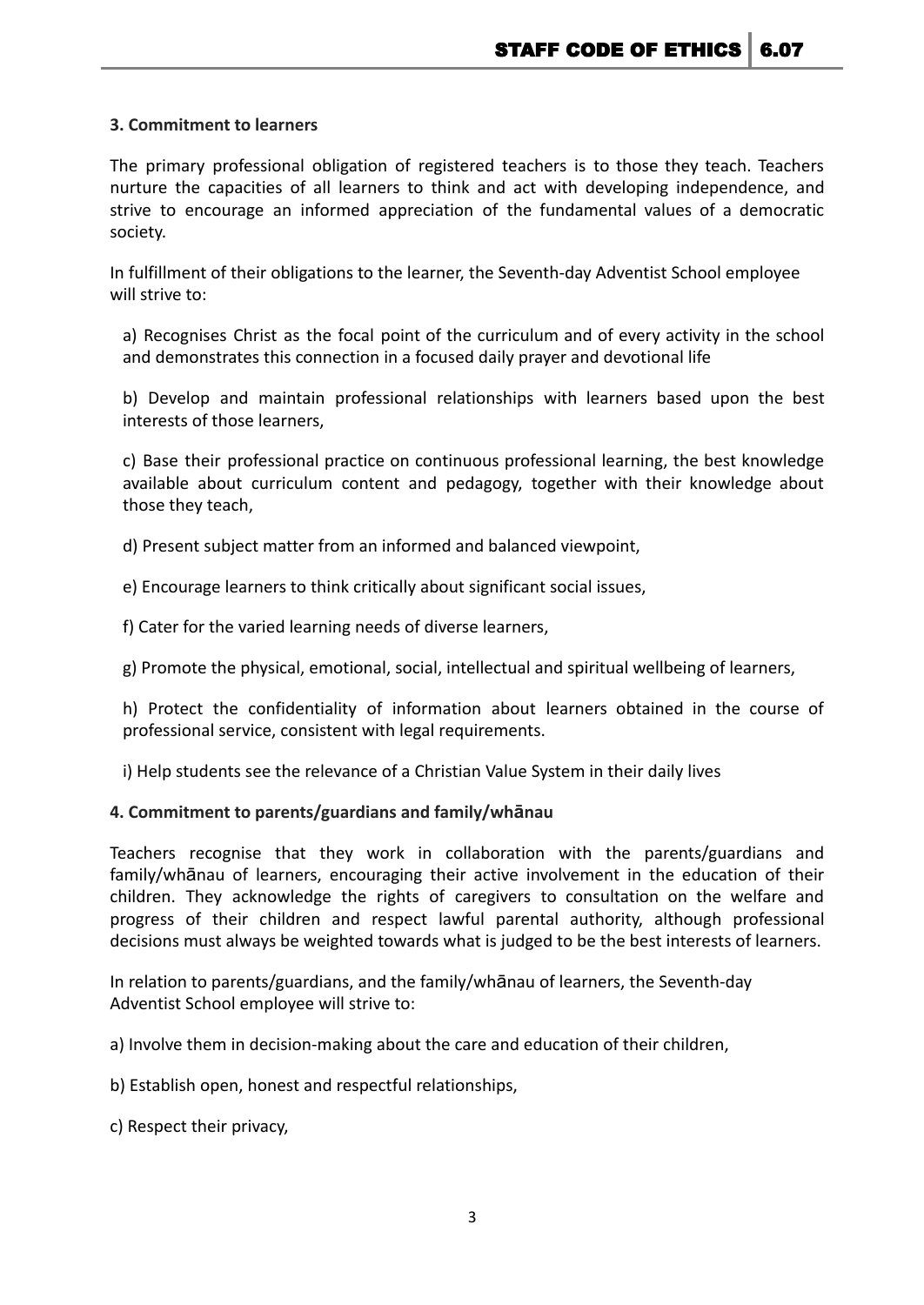d) Respect their rights to information about their children, unless that is judged to be not in the best interests of the children.

### **5. Commitment to society**

Teachers are vested by the public with trust and responsibility, together with an expectation that they will help prepare students for life in society in the broadest sense.

In fulfillment of their obligations to society, the Seventh-day Adventist School employee will strive to:

a) Actively support policies and programmes which promote equality of opportunity for all,

b) Work collegially to develop schools and centres which model democratic ideals,

c) Teach and model those positive values which are widely accepted in society and encourage learners to apply them and critically appreciate their significance.

#### **6. Commitment to the profession**

In the belief that the quality of the services of the teaching profession influences the nation and its citizens, teachers shall exert every effort to maintain and raise professional standards, to promote a climate that encourages the exercise of professional judgement, and to achieve conditions which attract persons worthy of trust to careers in education.

In fulfillment of their obligations to the teaching profession, the Seventh-day Adventist School employee will strive to:

a) Advance the interests of the teaching profession through responsible ethical practice,

- b) Regard themselves as learners and engage in continuing professional development,
- c) Be truthful when making statements about their qualifications and competencies,
- d) Contribute to the development and promotion of sound educational policy,

e) Contribute to the development of an open and reflective professional culture,

f) Treat colleagues and associates with respect, working with them co-operatively and collegially to promote students' learning,

g) Assist newcomers to the profession,

h) Respect confidential information on colleagues unless disclosure is required by the law or serves a compelling professional purpose,

i) Speak out if the behaviour of a colleague is seriously in breach of this Code.